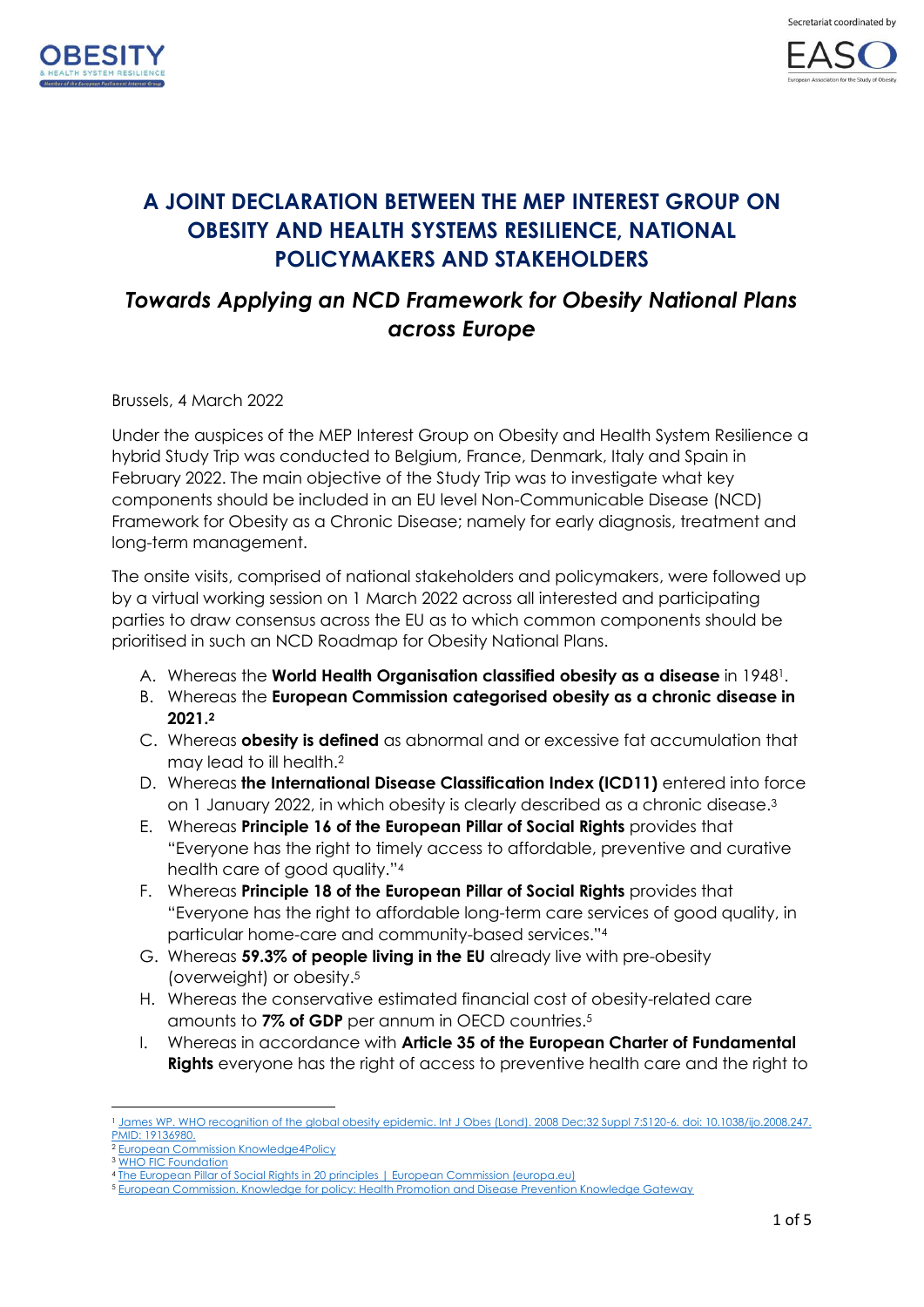



benefit from medical treatment under the conditions established by national laws and practices. A high level of human health protection shall be ensured in the definition and implementation of all Union policies and activities. <sup>6</sup>

J. Whereas, although **universal and equitable access to healthcare** and applying the **5As principles of (adequacy, accessibility, affordability, appropriateness, and availability)** are core to achieving the health chapters of the UN Sustainable Development Goals (specifically SDG 3.4)

### **CROSS CUTTING COMPONENTS**

**Education and health literacy across stakeholder groups are cross-cutting imperatives** to ensure a clear understanding of obesity as an NCD and thereby properly implement it within the context of the NCD framework. We therefore call for:

- a) Mandatory integration of **obesity as an NCD and the biology of obesity** for medical education as per the EU Mutual Recognition of Professional Qualifications Directive7. This should be integrated both for basic medical training as well as for specialist training across related disciplines.
- b) **Specific education and training** for Primary Care health professionals.
- c) **Public awareness campaigns** to understand the definition and scope of obesity as an NCD and its underpinning biological mechanisms at onset as well as how physical environmental factors can affect biology in the progression of the disease along the life course.

**Underlying infrastructures** that allow interoperability across geographies and related complications or pre-cursor medical conditions.

- a) Ensuring that treatment pathway guidelines are in place, implemented in law, monitored, measured and evaluated.
- b) To ensure that there is a primary and secondary data capture element to allow this to happen (National plan element).
- c) Evaluation of data to help strengthen treatment options, shared decision-making and ultimately patient outcomes.

**Funding mechanisms** start with research programmes to better understand the disease. They continue with finding solutions to resourcing the implementation of obesity as an NCD in a joined-up manner when considering medical complications of obesity and a health outcomes-based approach.

- a) Ensure that **funding instruments** are in place to take into account the needs of implementing at national, territorial and cross boarder levels in line with the EU Cross border Directive, EU Structural Funds as well as EU Research Programmes.
- b) Consider ways in which health technology assessment and related reimbursement principles can be introduced equitably into health systems over

Article 35 - [Health care | European Union Agency for Fundamental Rights \(europa.eu\)](https://fra.europa.eu/en/eu-charter/article/35-health-care#products)

<sup>7</sup> EUR-Lex - 32005L0036 - EN - [EUR-Lex \(europa.eu\)](https://eur-lex.europa.eu/legal-content/EN/TXT/?uri=CELEX%3A32005L0036&qid=1646061496114#d1e1633-22-1)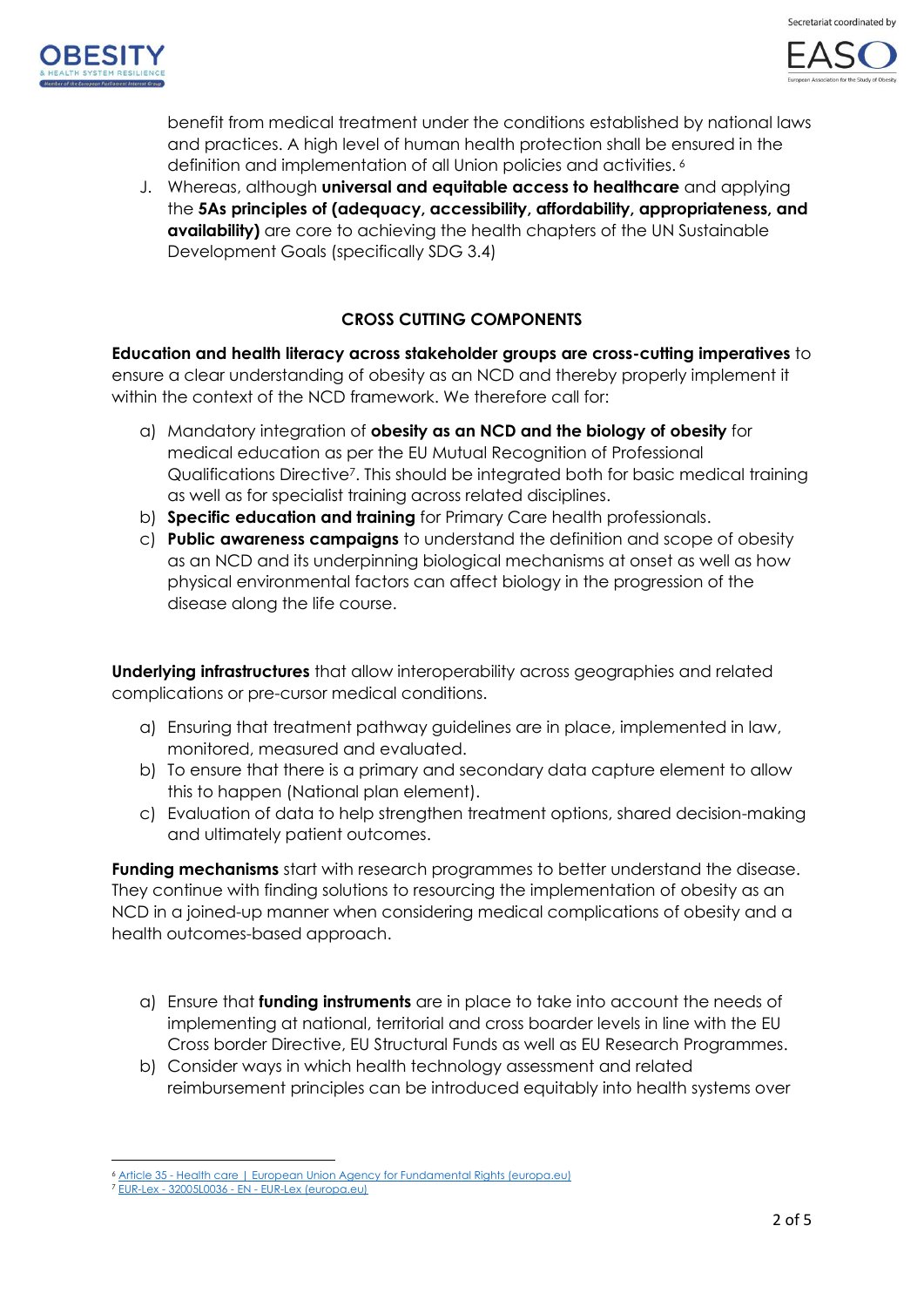



the course of the duration of the National Plan and in line with national norms and competences.

#### **EARLY DIAGNOSIS & SCREENING COMPONENTS**

Early diagnosis of obesity can have a significant impact on limiting severity, the early secondary prevention of the complications of obesity and the general prognosis for the person living with obesity.

We therefore call for the following evidence-based components to be included in a National Plan framework in line with other major NCDs and in the **uptake of ICD11 chapters on obesity.**

- a) Establishment of obesity screening **programmes<sup>8</sup> and related guidelines,** in particular**, biological and mental health screening** for those who are at high risk for onset **of different types of obesity** such as (mono-) genetic, hypothalamic, endocrine, or those who are at risk due to a known pre-existing obesity causing medical condition.
- b) Broadening the set of obesity diagnosis tools moving **beyond BMI to** consider **early diagnosis biological disease markers** as well (including but not limited to insulin/insulin-like growth factor (IGF) axis and chronic low-grade inflammation which have been identified as major pathways as well as ghrelin and specific adipokines such as leptin, adiponectin and resistin).

### **TREATMENT COMPONENTS**

Just as with other major NCDs implemented under the NCD policy framework, there is **no such thing as "one single form of obesity"**. The key components to be reflected within a National Plan Framework should reflect this fact:

- a) Access to the full portfolio of appropriate physiological and psychological treatment options should be integrated within a National Plan Framework;
- b) Integration and implementation of **regularly updated and referenced evidencebased clinical treatment guidelines** as part of the National Plan Framework.
- c) EU accredited **Multidisciplinary Centers of Excellence in** all regions ensuring patients the possibility of ongoing interdisciplinary support and treatment. Preexisting networks such as **the EASO Collaborating Obesity Management Centres** should be leveraged as a practical blueprint and upscaled.
- d) EU accredited **Reference Networks** on obesity treatment and long-term management should be created and interconnected with other Reference Networks being developed under the NCD Roadmap Initiative as well as the EU Beating Cancer Plan.
- e) **Registries** focussing on obesity management along the life course and along the disease progression continuum should be created and integrated or at a minimum be interoperable with plans under the European Health Data Space and Digital Services Act.

<sup>8</sup> Screening programmes should include family histories of obesity, and medical pre-cursors to obesity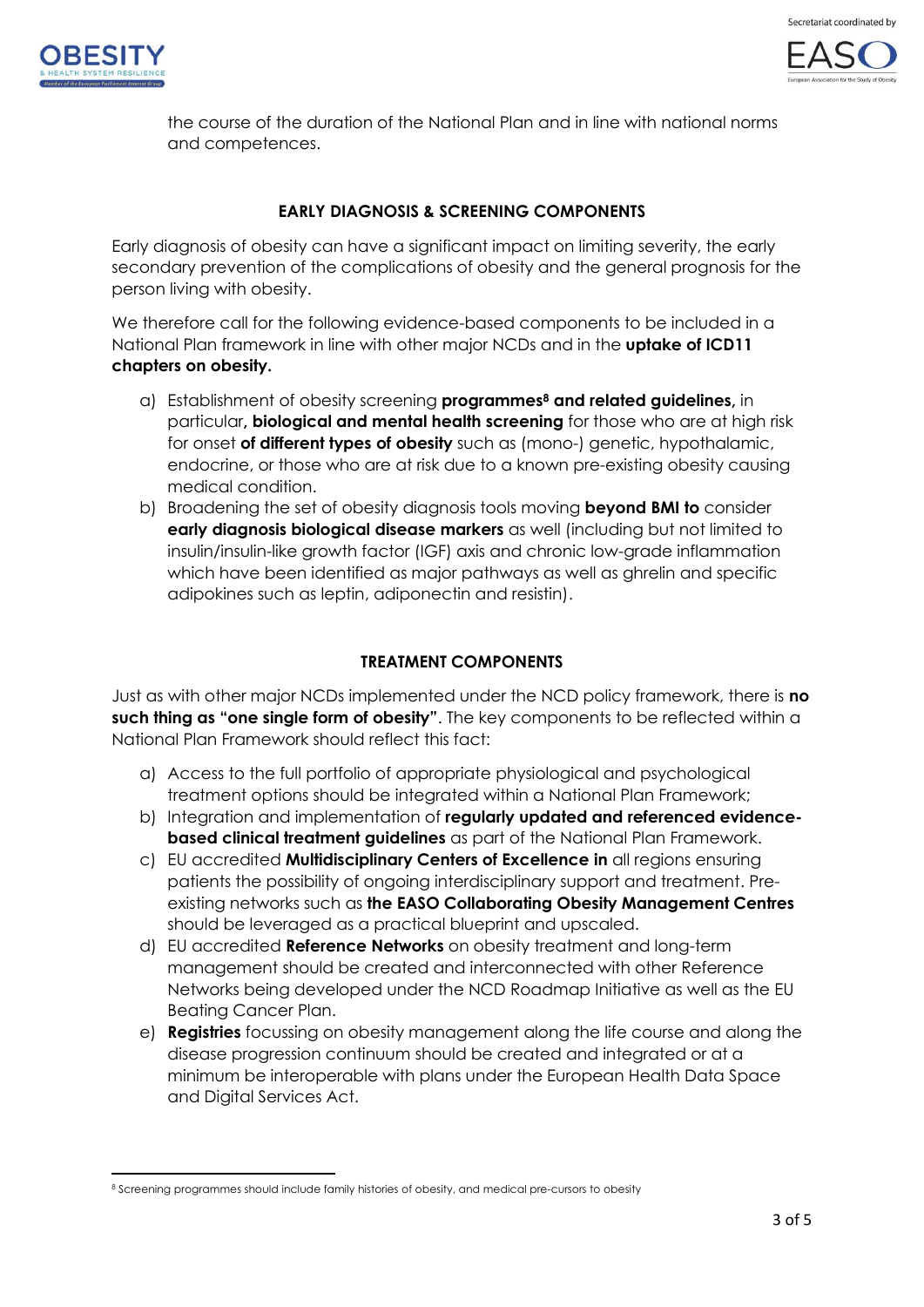



#### **LONG-TERM MANAGEMENT COMPONENTS**

As a lifelong and relapsing NCD, obesity long-term management should be taken into account in any framework for national plans on obesity. Key components should include:

- a) **Multidisciplinary case management**<sup>9</sup> **infrastructures and resources:** to include resources ringfenced for intake coordinators. Also, appropriately assigned specialised, psychotherapists, physiotherapists, endocrinologists, dermatologists, dieticians and other related disciplines for the type of obesity being managed.
- b) **Regularly supported self-management:** to include access to increased regularity of health monitoring – to take into account nutrition (including appropriate nutritional supplementation, social prescribing and other recognised supported self-management interventions.
- c) **Complementary services which support quality of life outcome measurements and adherence to long-term management pathways.**

#### **PATHWAY TOWARDS AN NCD ROADMAP AT EU LEVEL**

Given all of the above, participating stakeholders call for the European Commission's High Level Steering Group on NCD Prevention, treatment and Management to set in place a **timeline for developing a disease specific NCD Roadmap for Obesity in its own right**.

Supporters of this Joint Declaration further call on representatives from EU Member States participating on the European Commission's High Level Steering Group on NCD Prevention to open dialogue with all stakeholders – not least the European Parliament to discuss and set in place a timeline and scope for what will need to be put in place to implement obesity within an NCD framework

Just as with other major NCDs, it is imperative to engage across stakeholder groups and geographies in realising an NCD Roadmap for obesity in Europe.

We call on all stakeholders at national as well as EU and global levels to come together to find solutions to design, implement, monitor and evaluate an NCD framework for National Plans on Obesity namely for early diagnosis, treatment and long-term management along the life course.

°°°°°°°°°°°°°°°°°°°°°°°°°°°

<sup>9</sup> Self-management interventions to reduce healthcare use and improve quality of life among patients with asthma: [systematic review and network meta-analysis | The BMJ](https://www.bmj.com/content/370/bmj.m2521)